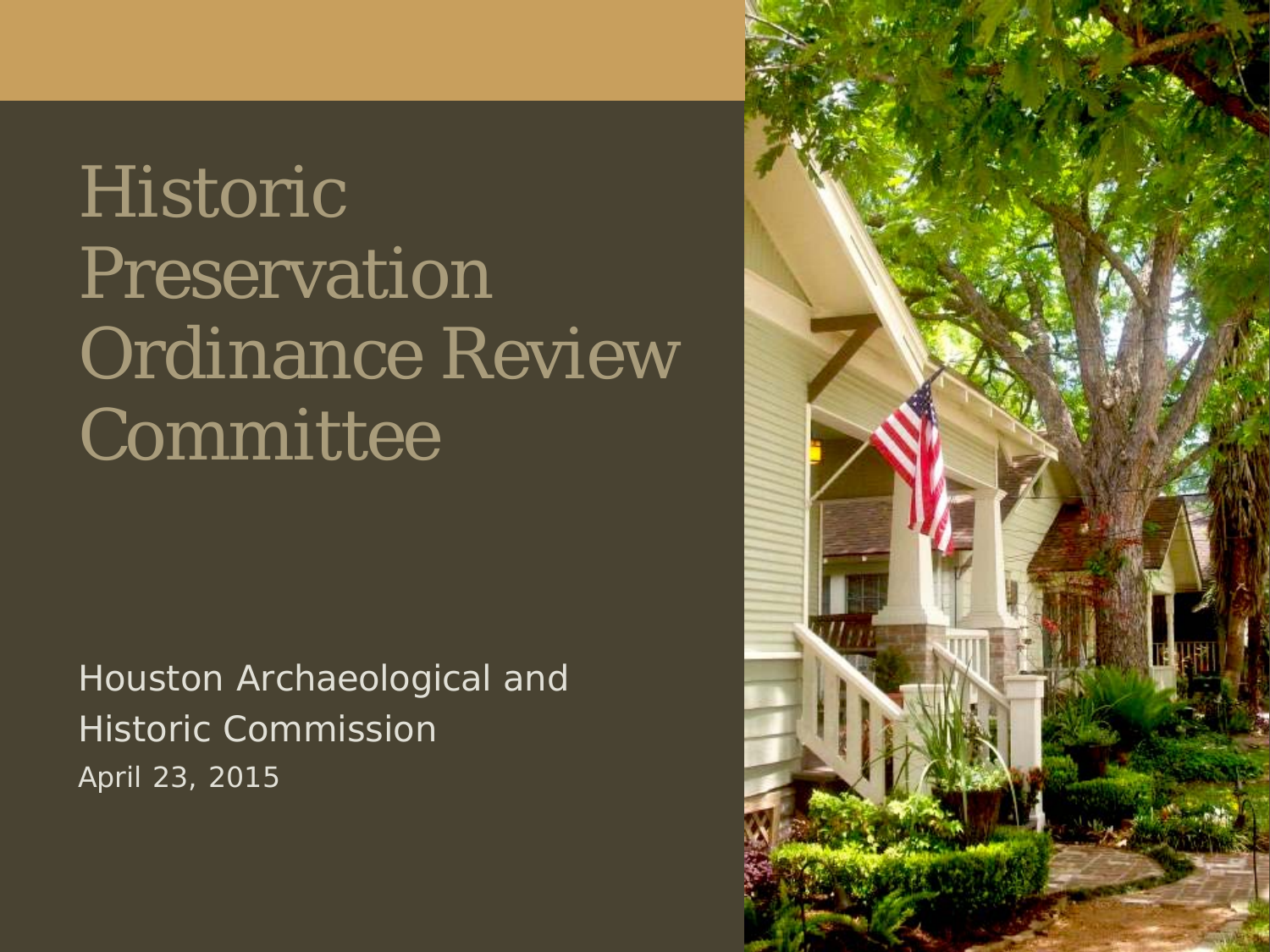# Last changed in 2010

- **Removed the 90-day waiver**
- Changed the way districts are created
- **Added Shall Approve criteria**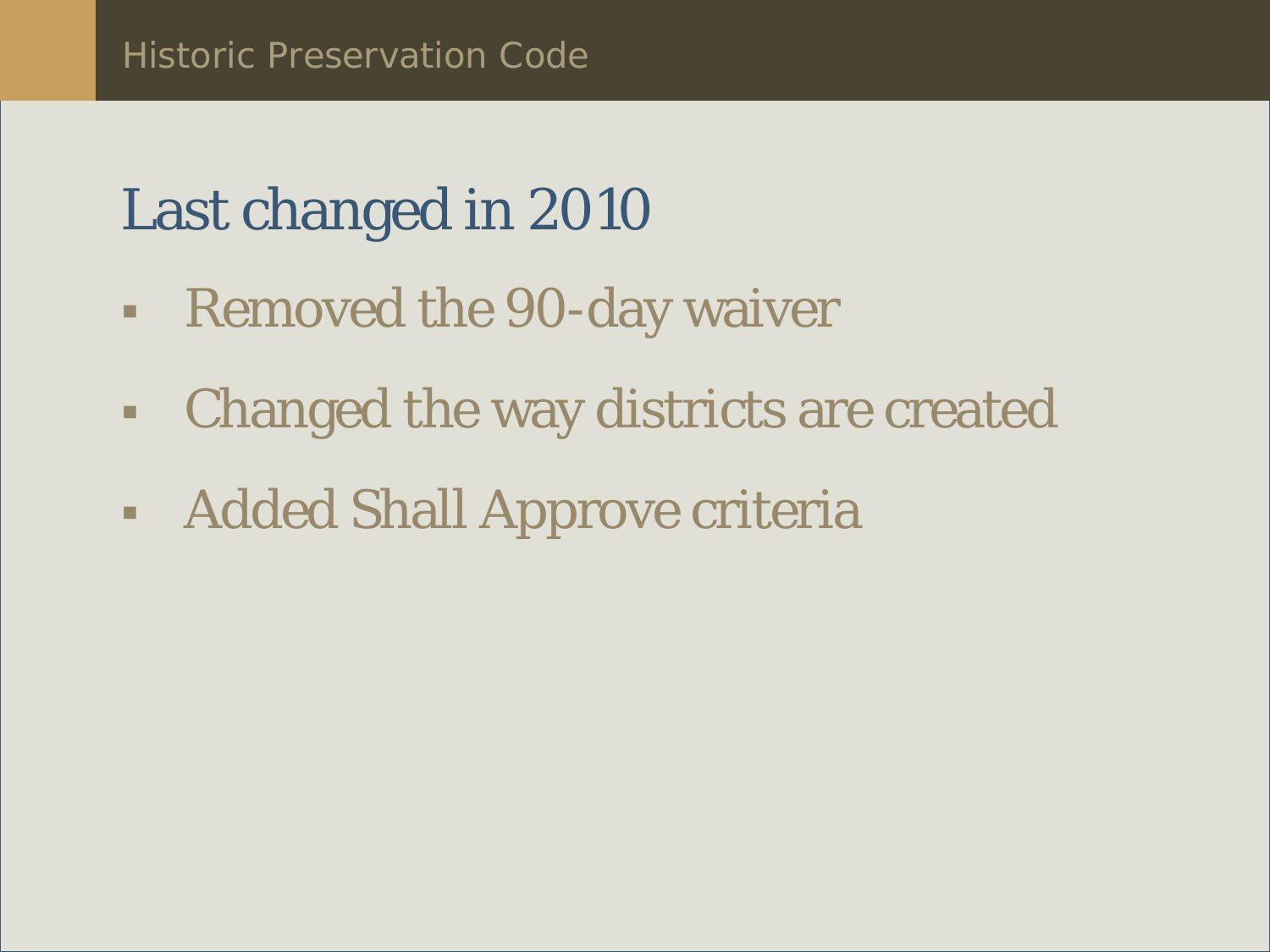## Since 2010

- **More than 1,600 applications for** Certificates of Appropriateness
- Greater than 90% approval rate
- **Figure 1.5 Three new historic districts**
- 50 new Landmarks
- 9 new Protected Landmarks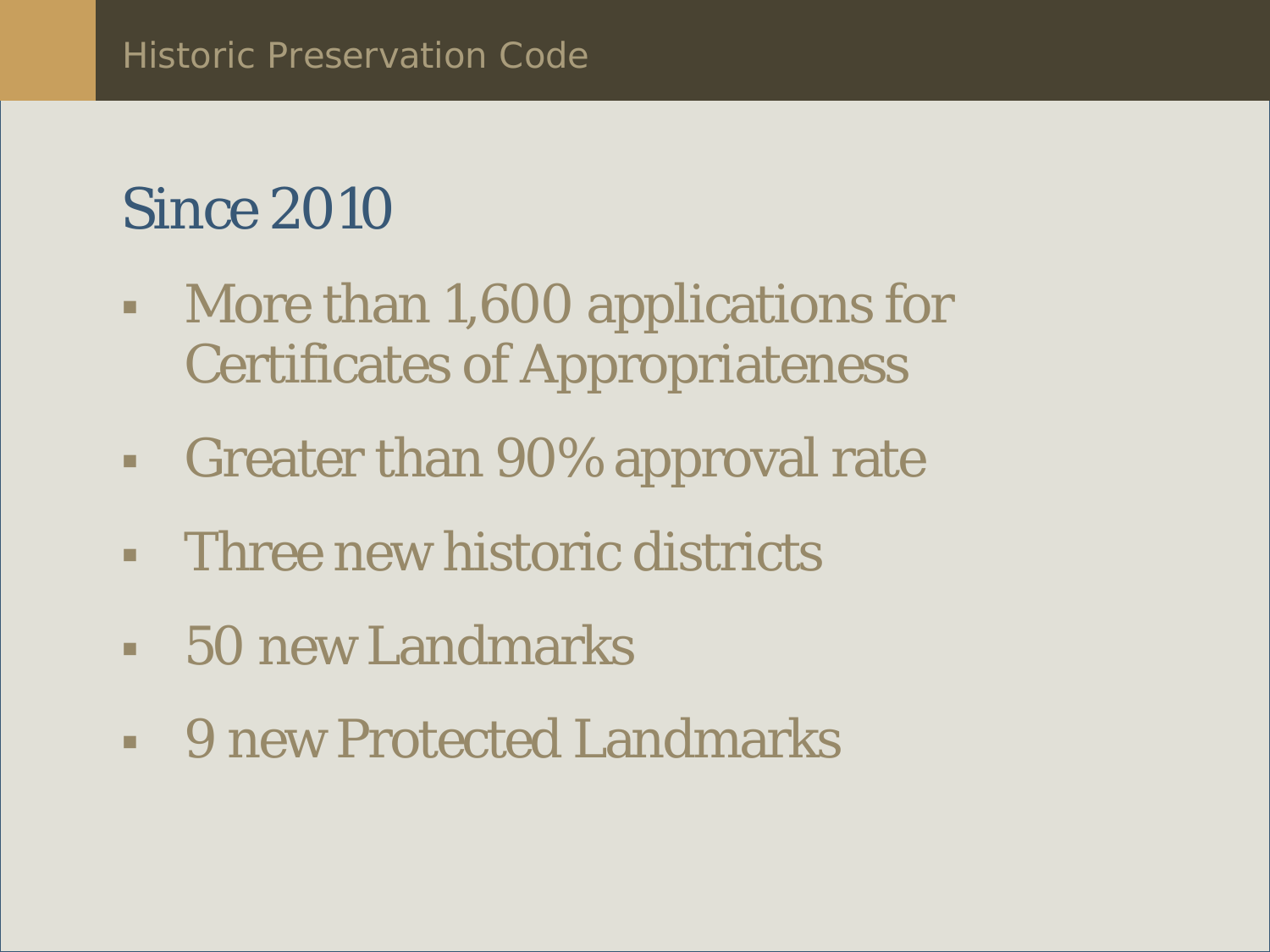## Historic Preservation code covers less than .004% of Houston city limits.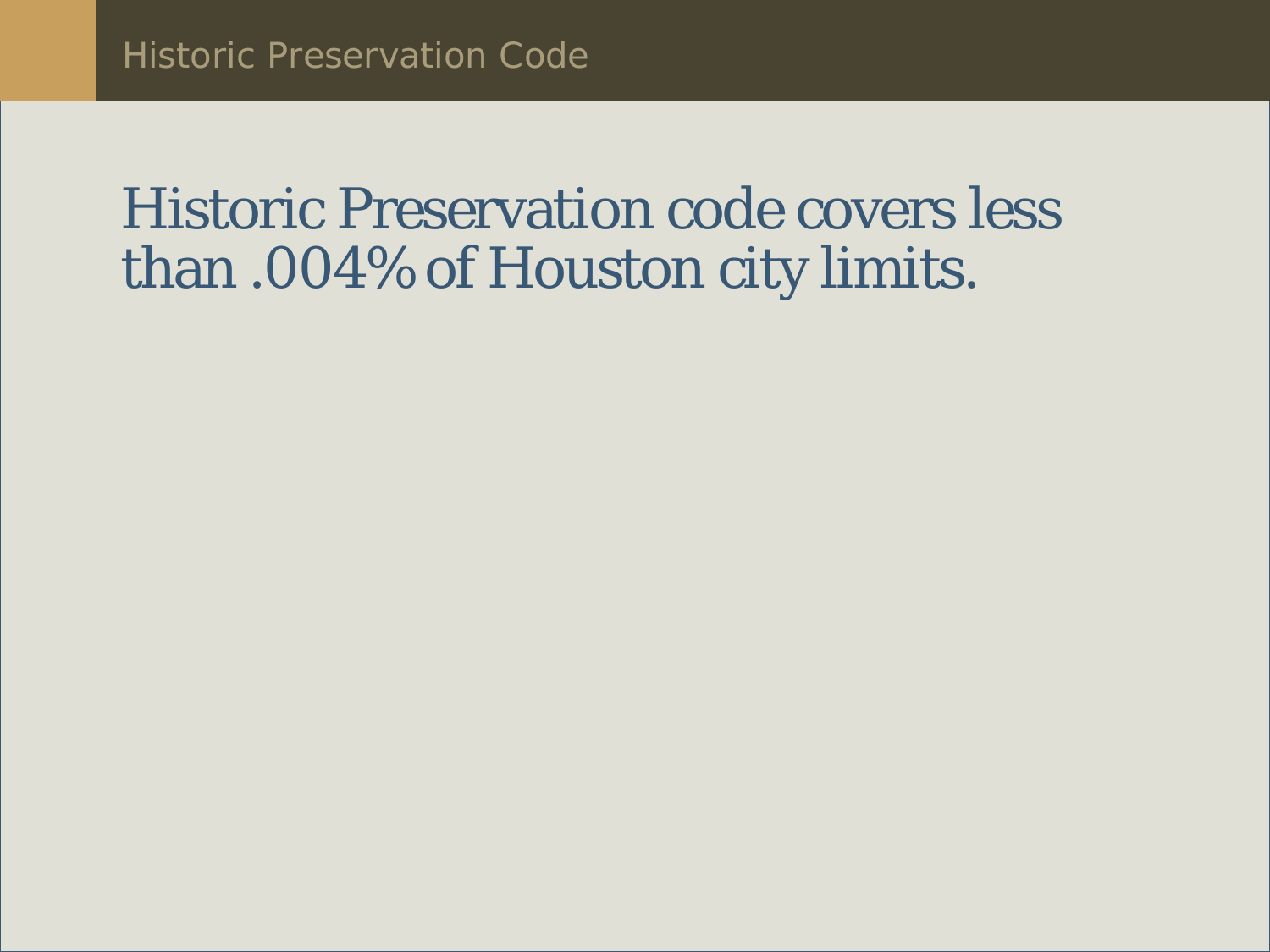## The Mayor's instructions:

*"to correct and clarify…create greater consistency"*

### and

*"streamlined approval…improved guidance…more efficient/user-friendly process"*

#### and

*"do not weaken the protections…refinements to, not an overhaul of"*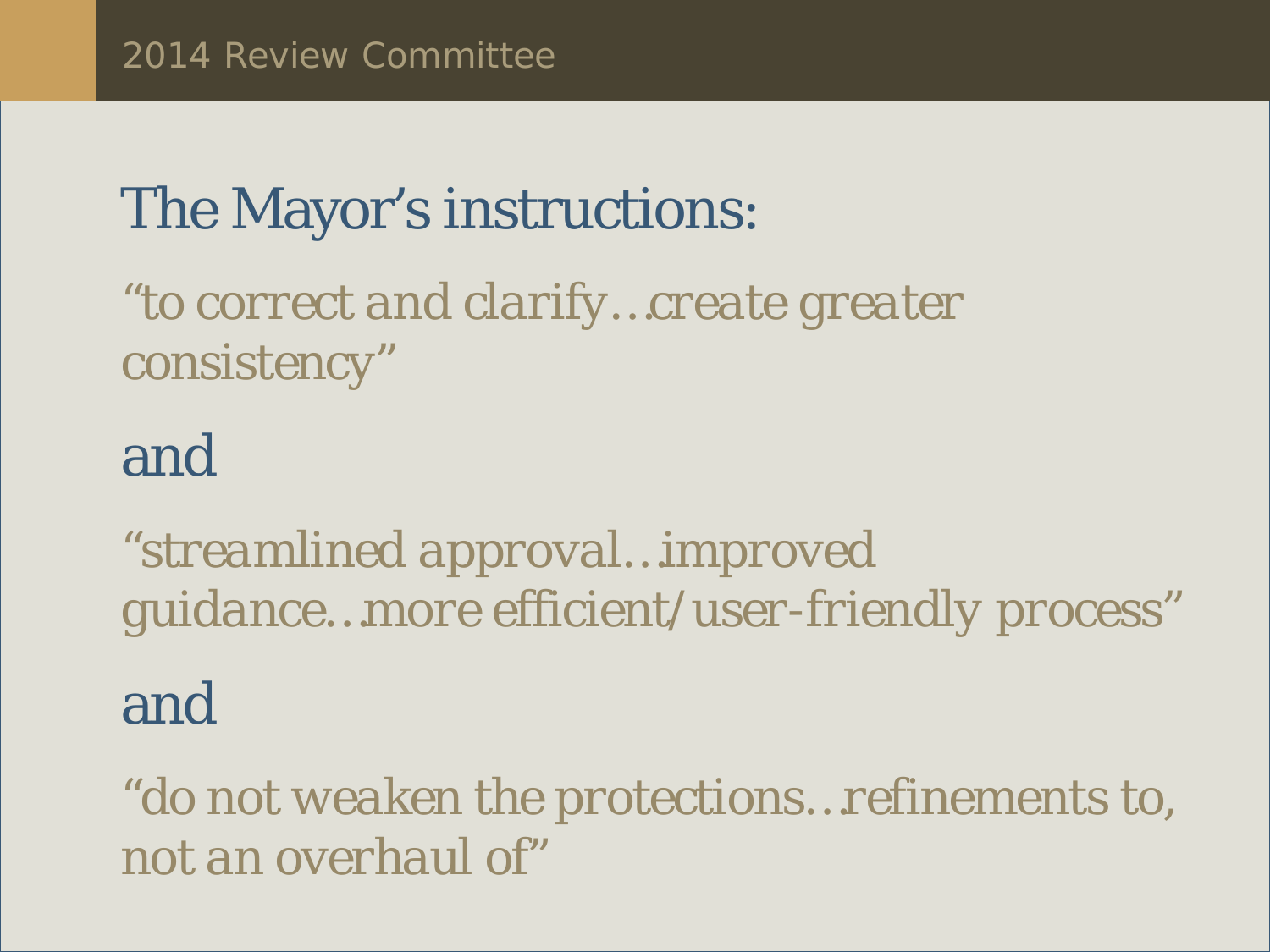# Committee appointed by the Mayor HAHC members

- Rob Hellyer
- Douglas Elliott
- Anna Mod

# Planning Commission members

- **Sonny Garza**
- **Truman Edminster**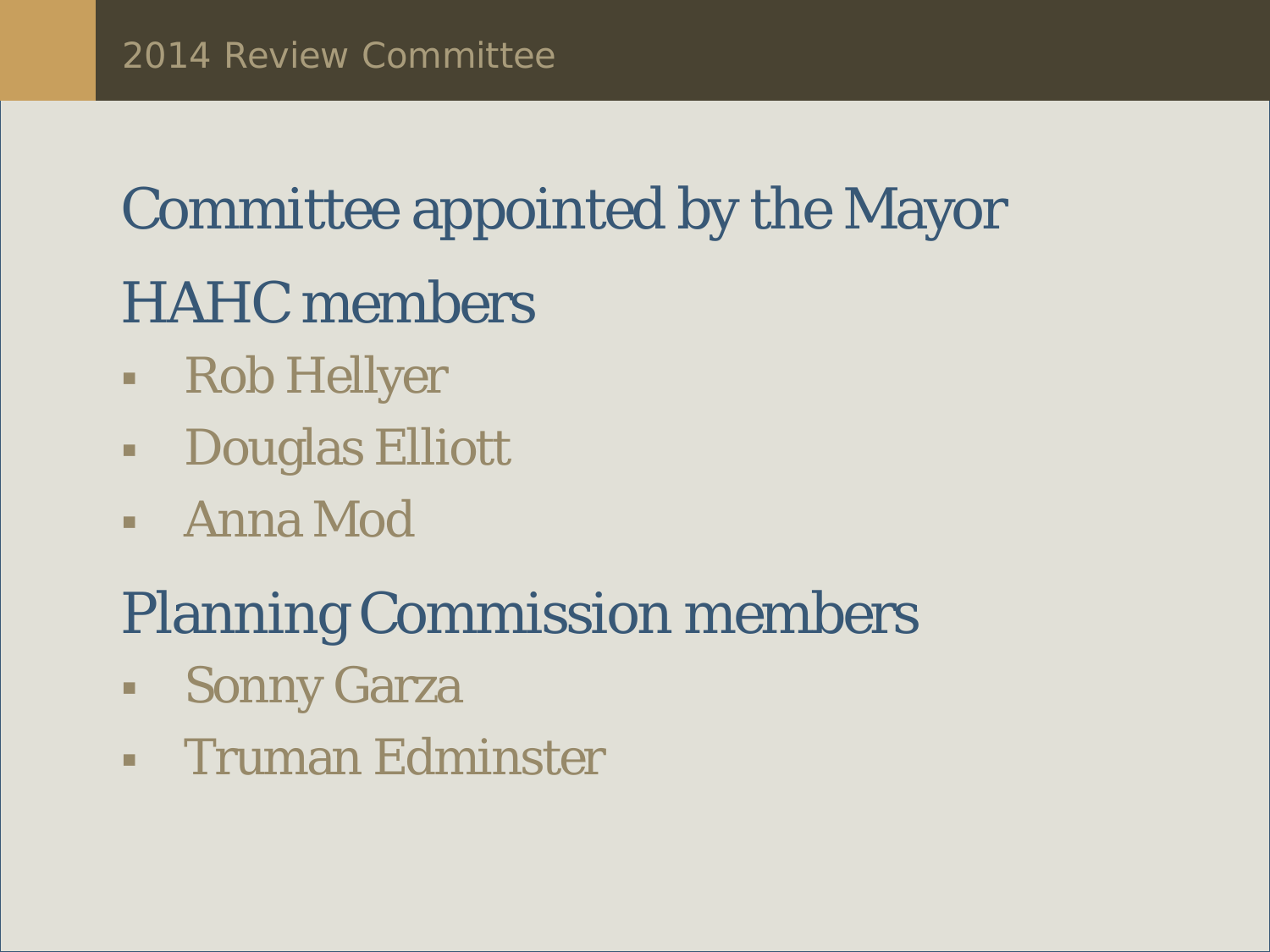#### 2014 Review Committee

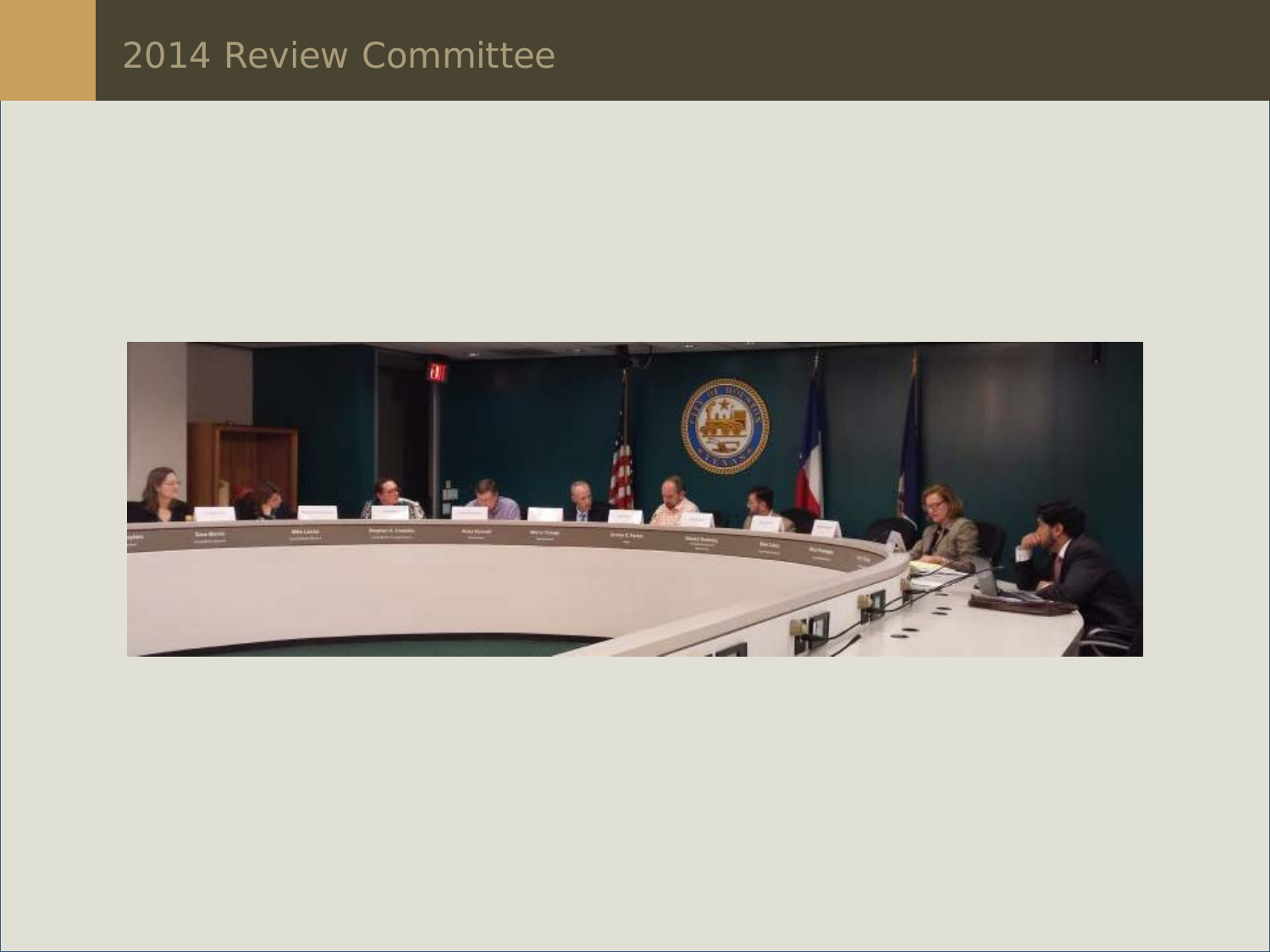## Committee meetings were transparent and inclusive:

- **Figure 1.5 The letter in the Annex Figure 2.1** The Annex chambers
- Recorded, streamed, rebroadcast
- Notes and handouts distributed by email to interested parties
- CitizensNet distribution to 7,000
- Public comment at every meeting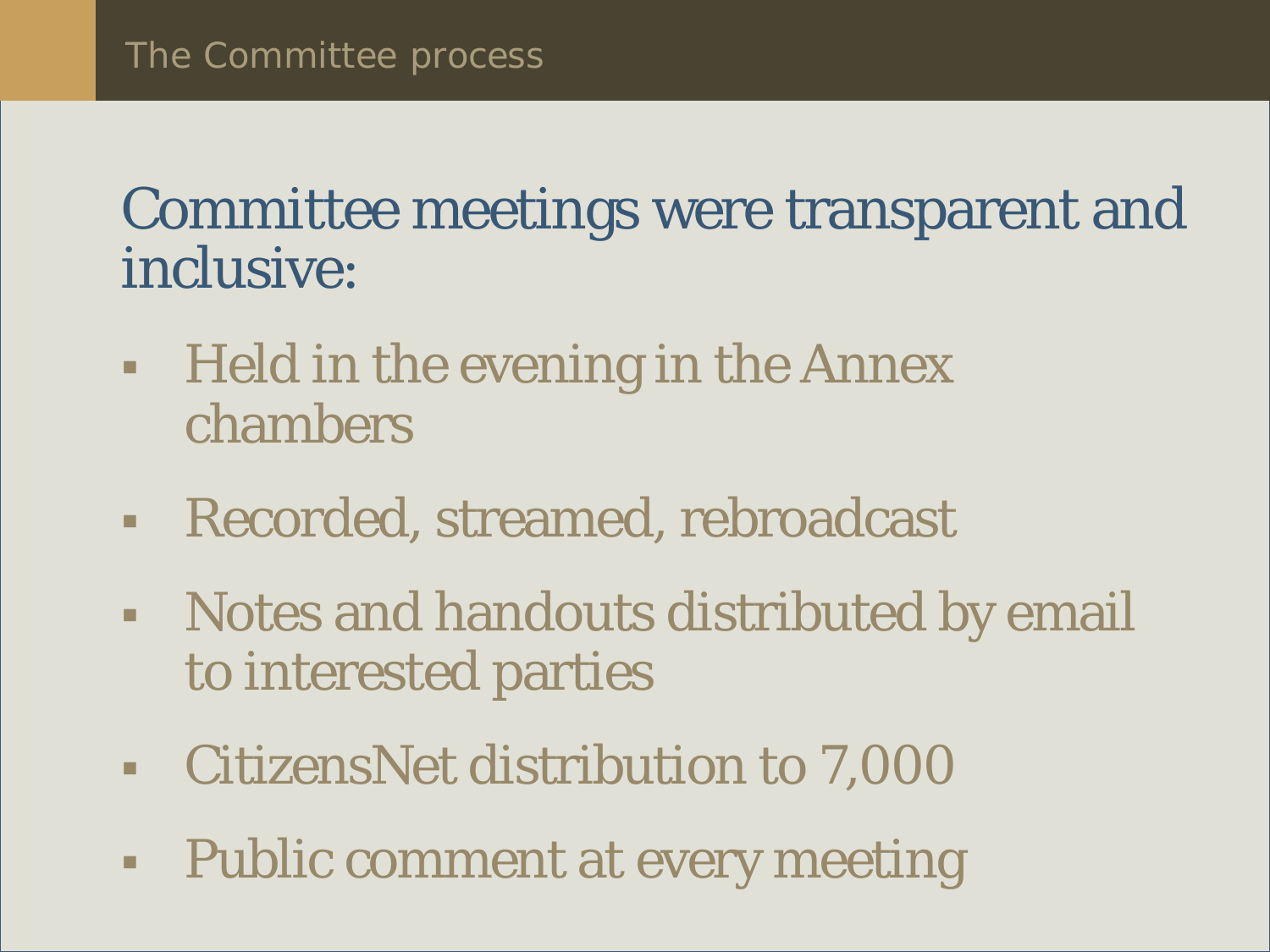## Recommendations include, among others:

- **Increase Administrative Approvals**
- Create Design Guidelines process
- Clarify Shall Approves
- **Improve criteria for New Construction**
- Revise tax exemption policies and rules
- **Example 23 Improve Appeals process**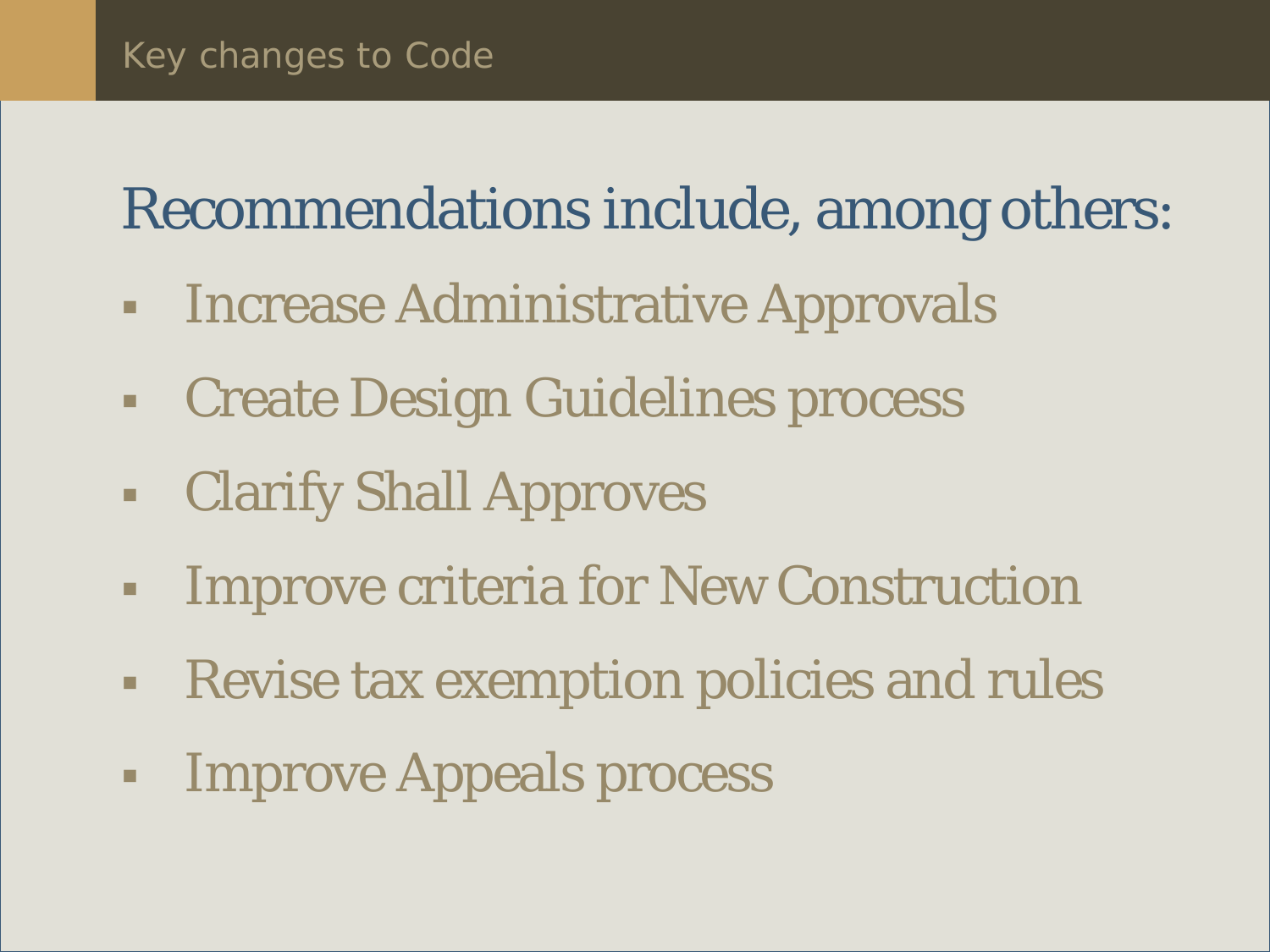Post Committee Report April 23 Meet with interested groups Through May Complete Red-line Early May Accept for public comment Through May HAHC public meeting Early June Close public comment period After June 10 Final changes to HAHC for approval June 18 Council Committee: Quality of Life Late July City Council considers changes August